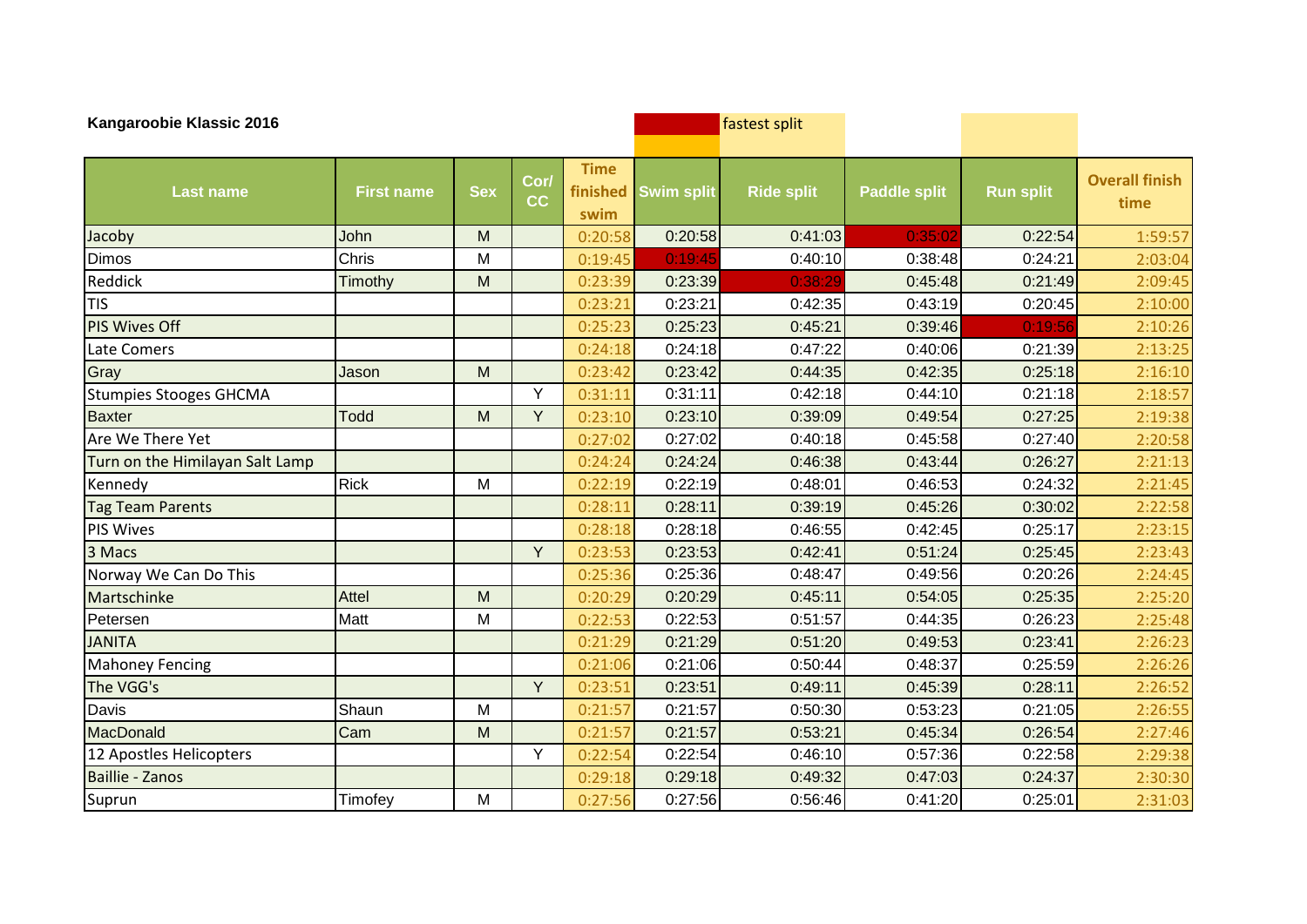| Last name                   | First name     | Sex | Cor/<br>CC | <b>Time</b><br>finished<br>swim | Swim split | Ride split | Paddle split | Run split | <b>Overall finish</b><br>time |
|-----------------------------|----------------|-----|------------|---------------------------------|------------|------------|--------------|-----------|-------------------------------|
| <b>Shiells</b>              | <b>Niall</b>   | M   |            | 0:22:30                         | 0:22:30    | 0:54:11    | 0:49:43      | 0:25:18   | 2:31:42                       |
| RobboBentoBox               |                |     |            | 0:30:32                         | 0:30:32    | 0:46:56    | 0:48:12      | 0:26:24   | 2:32:04                       |
| Millsters                   |                |     |            | 0:25:58                         | 0:25:58    | 0.46:56    | 0:48:14      | 0:31:03   | 2:32:11                       |
| Muldoon                     | Julian         | M   |            | 0:21:53                         | 0:21:53    | 0:46:45    | 0:59:08      | 0:24:56   | 2:32:42                       |
| Jacoby                      | Fergus         | M   |            | 0:23:01                         | 0:23:01    | 0:51:30    | 0:49:53      | 0:31:03   | 2:35:27                       |
| The Dudes                   |                |     |            | 0:22:57                         | 0:22:57    | 1:00:01    | 0:48:54      | 0:24:10   | 2:36:02                       |
| Kanga Mash                  |                |     |            | 0:21:37                         | 0:21:37    | 1:01:06    | 0:51:09      | 0:22:31   | 2:36:23                       |
| <b>Harris</b>               | Ahliya         | F.  | Y          | 0:22:21                         | 0:22:21    | 0:52:35    | 0:51:49      | 0:31:03   | 2:37:48                       |
| Karen and Tristan           |                |     |            | 0:24:06                         | 0:24:06    | 0:54:01    | 0:50:37      | 0:29:16   | 2:38:00                       |
| Jones                       | <b>Tiffany</b> | F   | Y          | 0:28:52                         | 0:28:52    | 0:53:54    | 0:49:38      | 0:26:36   | 2:39:00                       |
| <b>Brown</b>                | Sandi          | F.  | Y          | 0:24:20                         | 0:24:20    | 0:54:36    | 0:53:56      | 0:30:04   | 2:42:56                       |
| <b>Hibburt</b>              | <b>Chris</b>   | M   | Y          | 0:27:47                         | 0:27:47    | 0:55:53    | 0:56:26      | 0:27:10   | 2:47:16                       |
| Perriss                     | Luke           | M   | Y          | 0:24:52                         | 0:24:52    | 1:02:01    | 0:55:30      | 0:26:58   | 2:49:21                       |
| <b>Basil Booms</b>          |                |     |            | 0:25:15                         | 0:25:15    | 1:00:36    | 0:59:30      | 0:27:47   | 2:53:08                       |
| <b>French Toast</b>         |                |     |            | 0:28:14                         | 0:28:14    | 0:49:55    | 1:09:58      | 0:25:16   | 2:53:23                       |
| Ashby's ride again          |                |     |            | 0:22:46                         | 0:22:46    | 0:53:48    | 0:57:35      | 0:40:52   | 2:55:01                       |
| Barnewall                   | <b>Brooke</b>  | F   | Y          | 0:28:59                         | 0:28:59    | 0:58:10    | 0:53:04      | 0:35:09   | 2:55:22                       |
| <b>Zavalas</b>              | Richard        | M   |            | 0:22:52                         | 0:22:52    | 1:05:17    | 0:53:49      | 0:33:25   | 2:55:23                       |
| No Rush                     |                |     |            | 0:32:00                         | 0:32:00    | 0:46:52    | 1:07:24      | 0:31:11   | 2:57:27                       |
| The Pain Train              |                |     |            | 0:39:28                         | 0:39:28    | 0:44:51    | 1:04:14      | 0:30:57   | 2:59:30                       |
| Jacoby                      | Harry          | M   |            | 0:24:57                         | 0:24:57    | 0:58:15    | 0:59:54      | 0:39:45   | 3:02:51                       |
| <b>Gillett</b>              | <b>Vickie</b>  | F.  |            | 0:26:51                         | 0:26:51    | 1:02:54    | 1:02:05      | 0:32:53   | 3:04:43                       |
| <b>Cobden Tech Crashers</b> |                |     |            | 0:29:06                         | 0:29:06    | 1:06:50    | 0:58:34      | 0:35:31   | 3:10:01                       |
| <b>The Russians</b>         |                |     |            | 0:33:34                         | 0:33:34    | 1:14:49    | 0:45:40      | 0:36:50   | 3:10:53                       |
| <b>Banter Brigade</b>       |                |     |            | 0:34:03                         | 0:34:03    | 1:10:13    | 1:02:30      | 0:30:25   | 3:17:11                       |
| Shpartakov                  | Denis          | M   |            | 0:29:19                         | 0:29:19    | 1:13:13    | 1:05:38      | 0:30:11   | 3:18:21                       |